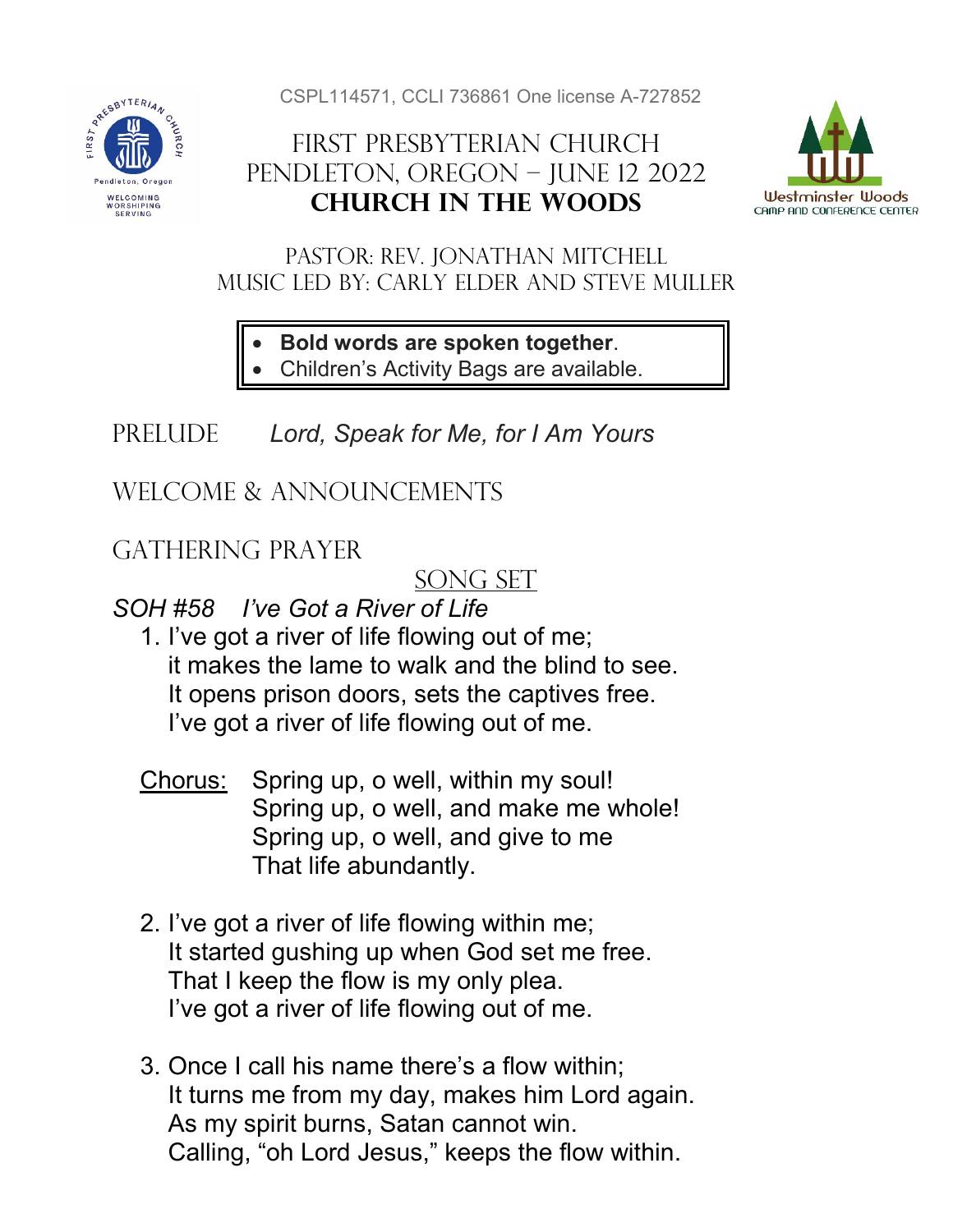*SOH #163 Halle, Halle, Halle* Halle, halle, halle…lujah! Halle, halle, halle…lujah! Halle, halle, halle…lujah! Hallelujah, hallelujah!

### *SOH #2/GTG #626 As The Deer*

1. As the deer panteth for the water So my soul longeth after Thee. You alone are my heart's desire And I long to worship Thee…

### Chorus:

You alone are my strength my shield To You alone may my spirit yield You alone are my heart's desire And I long to worship Thee...

- 2. You're my friend and You are my brother Even though you are a King. I love you more than any other So much more than anything… *Chorus*
- 3. I want you more than gold or silver Only you can satisfy. You alone are the real joygiver And the apple of my eye… *Chorus*

## CALL TO WORSHIP From Psalm 8

O LORD, our Sovereign, how majestic is your name

in all the earth! You have set your glory above the heavens. **Out of the mouths of babes and infants you have founded a bulwark because of your foes, to silence the enemy and the avenger.**

When I look at your heavens, the work of your fingers, the moon and the stars that you have established;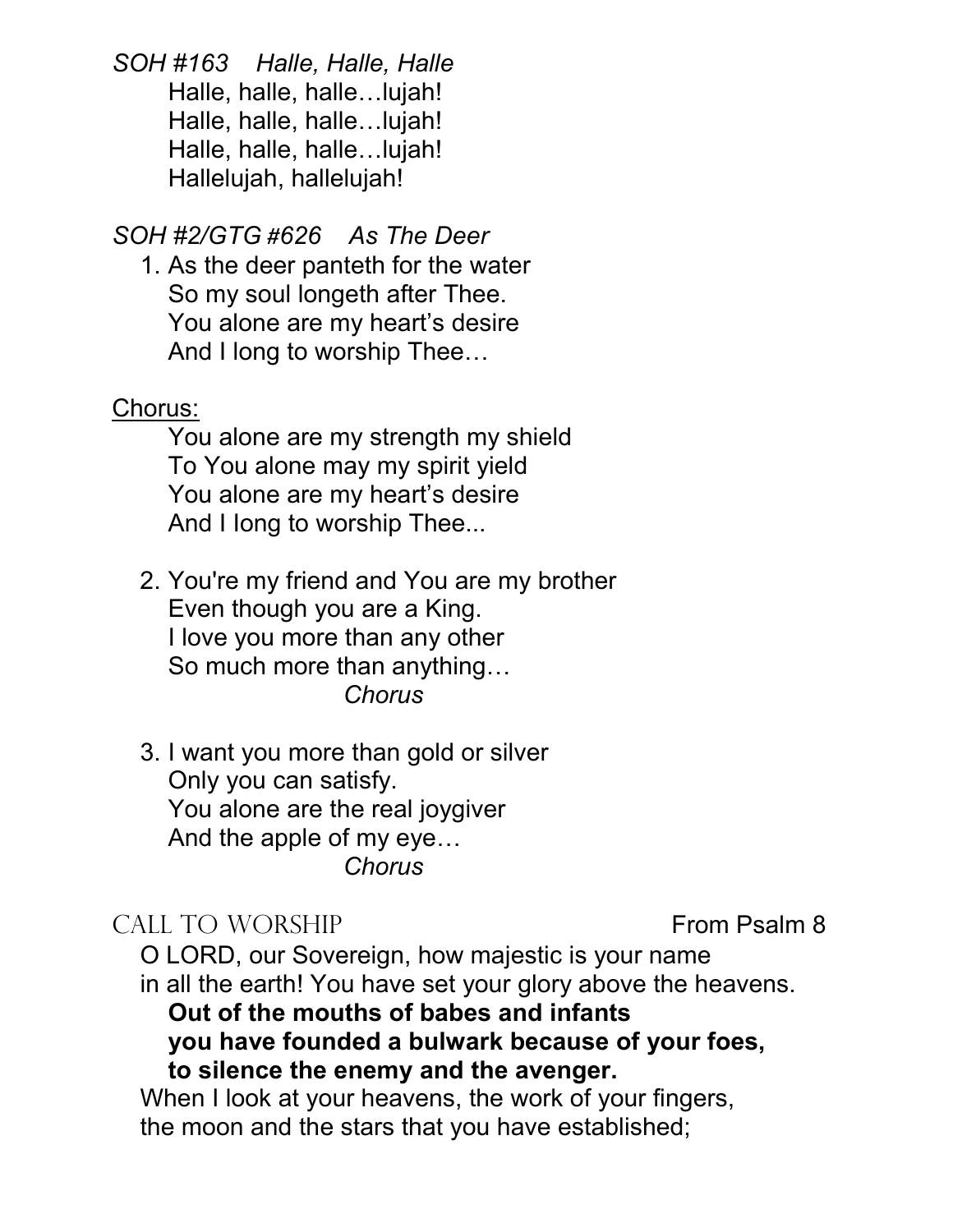#### **what are human beings that you are mindful of them, mortals that you care for them?**

Yet you have made them a little lower than God, and crowned them with glory and honor.

You have given them dominion over the works of your hands; you have put all things under their feet,

**all sheep and oxen, and also the beasts of the field,** the birds of the air, and the fish of the sea, whatever passes along the paths of the seas.

### **O LORD, our Sovereign,**

**how majestic is your name in all the earth!**

### PRAYER OF CONFESSION

God of infinite mercy, be with us in our need.

#### **When we neglect the wisdom of knowing our place in this world, forgive us.**

When we trade your peace and calls for unity, for conflict and violence, heal us.

### **When we forsake good character to join those who scoff**

#### **at your ways, restore us.**

When we ignore your truth, and turn our backs on your wisdom, ennoble and enlighten us.

#### **Forgive us and renew us, Lord, that we may abide in your truth and live in your love forever.**

(time for silent, personal confession)

## ASSURANCE OF PARDON From Romans 5

Through the power of the Holy Spirit, God fills our souls with grace and wisdom. It is from this grace that we have hope. It is from this wisdom that we know God's love. It is from the living God that we find life and forgiveness. Join me in these words of grace:

## **By the grace of Jesus Christ, we are forgiven.**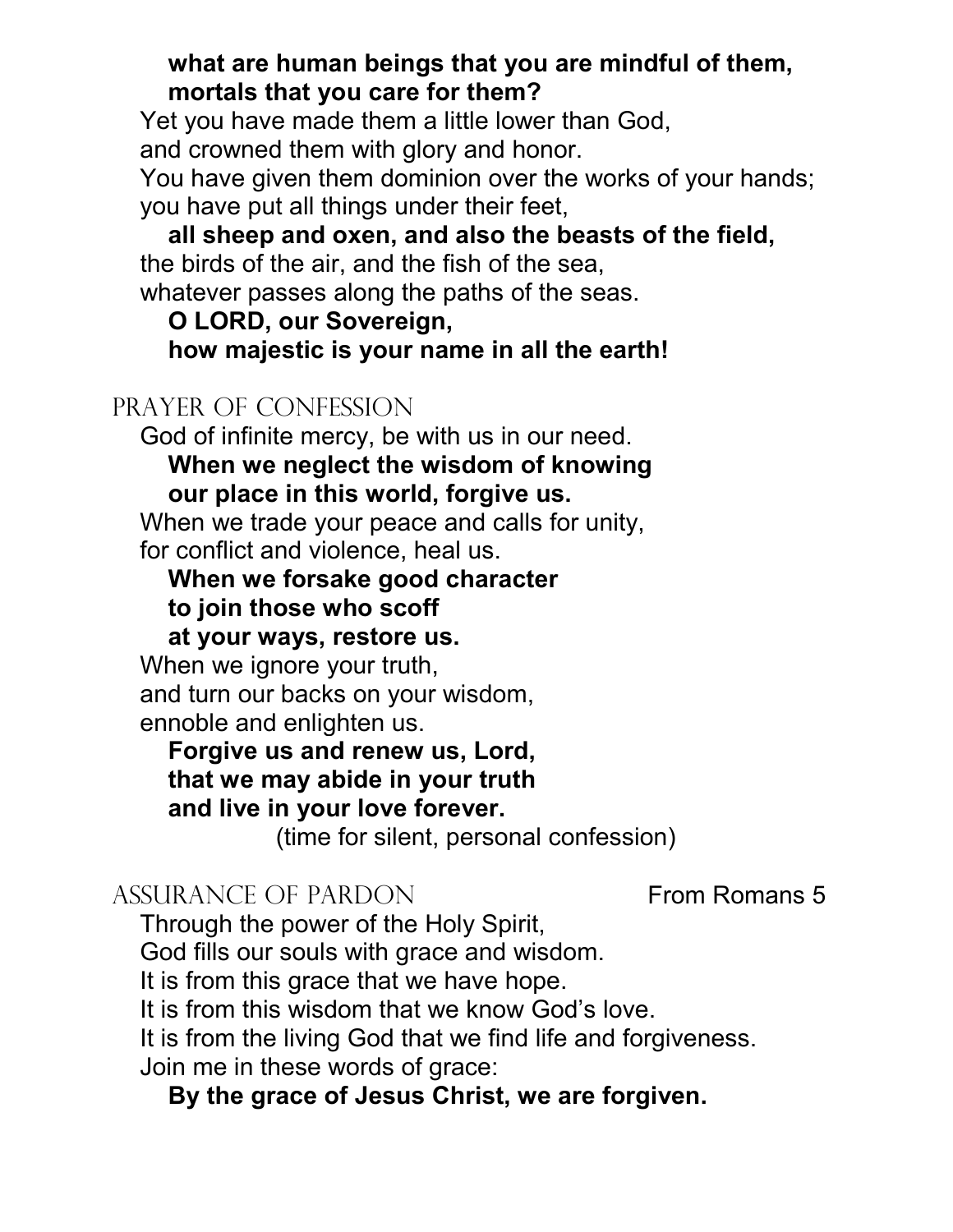## \*GLORIA PATRI

*Glory be to the Father, and to the Son, and to the Holy Ghost; As it was in the beginning, is now, and ever shall be, world without end. Amen. Amen.*

PASSING OF THE PEACE From Romans 5 Since we have peace with God through Jesus Christ,

let us turn and share this peace with one another. May the peace of Christ be with you. **And also with you!**

## SONG SET

*GTG #423 Create in Me a Clean Heart, O God*

- 1. Create in me a clean heart, oh God Create in me a clean heart, oh God Create in me a clean heart, oh God And renew a right spirit within me
- 2. Cast me not away from Thy presence Cast me not away from Thy presence Cast me not away from Thy presence Take not Thy holy spirit from me
- 3. Restore unto me the joy of Thy salvation Restore unto me the joy of Thy salvation Restore unto me the joy of Thy salvation And uphold me with your free Spirit

## *SOH #93 Down in My Heart*

- 1. I've got the joy, joy, joy, joy Down in my heart (where?) Down in my heart (where?) Down in my heart I've got the joy, joy, joy, joy Down in my heart (where?) Down in my heart to stay
- 2. I've got the peace that passes understanding Down in my heart (where?) Down in my heart (where?) Down in my heart I've got the peace that passes understanding Down in my heart (where?) Down in my heart to stay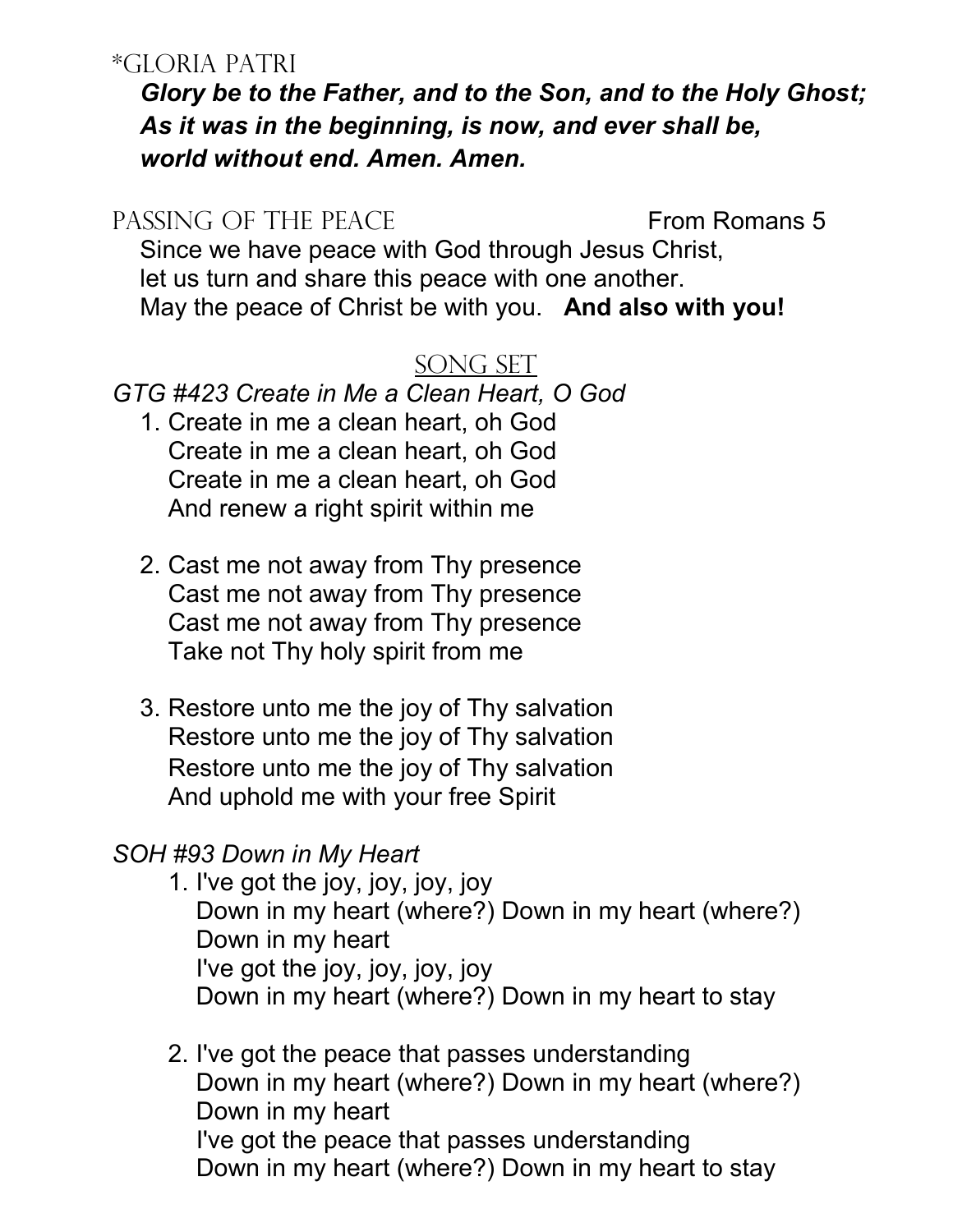3. I've got the love of Jesus, love of Jesus Down in my heart (where?) Down in my heart (where?) Down in my heart I've got the love of Jesus, love of Jesus Down in my heart (where?) Down in my heart to stay

GOSPEL LESSON John 16:12-15

GOSPEL LESSON Romans 5:1-5

## A FEW WORDS FROM THE FOLKS OF MULTNOMAH PRESBYTERIAN CHURCH

MEDITATION Strong Relationships

OFFERING *How Lovely, Lord* \*DOXOLOGY

> Praise God, from whom all blessings flow; Praise Christ, all people here below; Praise Holy Spirit, evermore; Praise Triune God, whom we adore. Amen

# SONG SET

## *GTG #157 I Danced in the Morning*

- 1. I danced in the morning when the world was begun, And I danced in the moon and the stars and the sun, And I came down from heaven and I danced on the earth, At Bethlehem I had my birth.
- *Refrain:* Dance, then, wherever you may be; I am the Lord of the Dance, said he. And I'll lead you all wherever you may be, And I'll lead you all in the dance, said he.
- 2. I danced for the scribe and the Pharisee, But they would not dance and they would not follow me; I danced for the fishermen, for James and John; They came to me and the dance went on.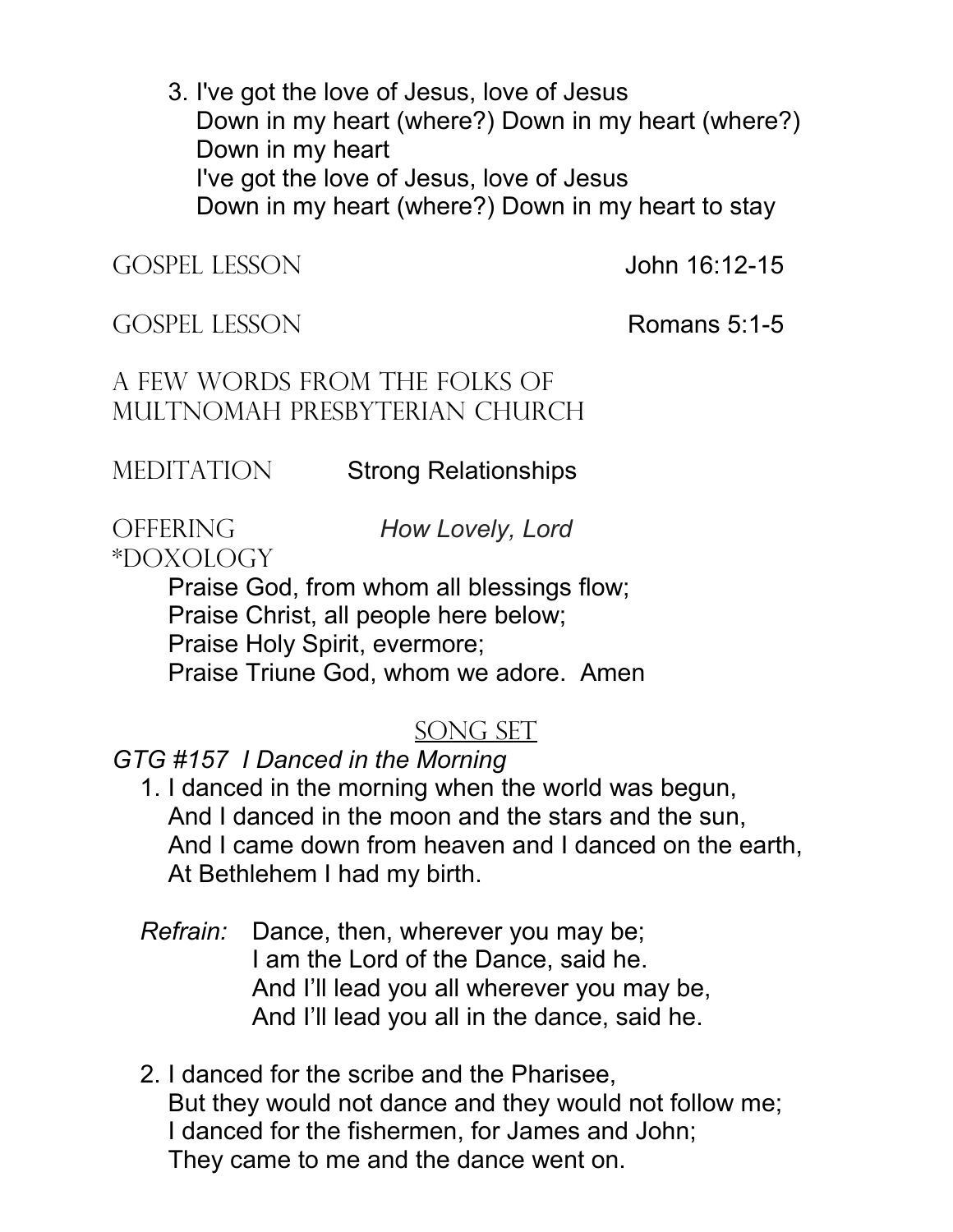- *Refrain:* Dance, then, wherever you may be; I am the Lord of the Dance, said he. And I'll lead you all wherever you may be, And I'll lead you all in the dance, said he.
- 3. I danced on the Sabbath when I cured the lame, The holy people said it was a shame; They whipped and they stripped and they hung me high; And they left me there on a cross to die.

### *Refrain*

- 4. I danced on a Friday and the sky turned black; It's hard to dance with the devil on your back; They buried my body and they thought I'd gone, But I am the dance and I still go on. *Refrain*
- 5. They cut me down and I lept up high, I am the life that'll never, never die; I'll live in you if you'll live in me; I am the Lord of the Dance, said he. *Refrain*
- *SOH #61 I Will Sing of the Mercies*

I will sing of the mercies of the Lord forever, I will sing, I will sing; What a mercy that I am in the church forever; I will sing of the mercies of the Lord.

With my mouth will I make known Thy faithfulness, Thy faithfulness, With my mouth will I make known Thy faithfulness to all generations.

I will sing of the mercies of the Lord forever, I will sing, I will sing; What a mercy that I am in the church forever; I will sing of the mercies of the Lord.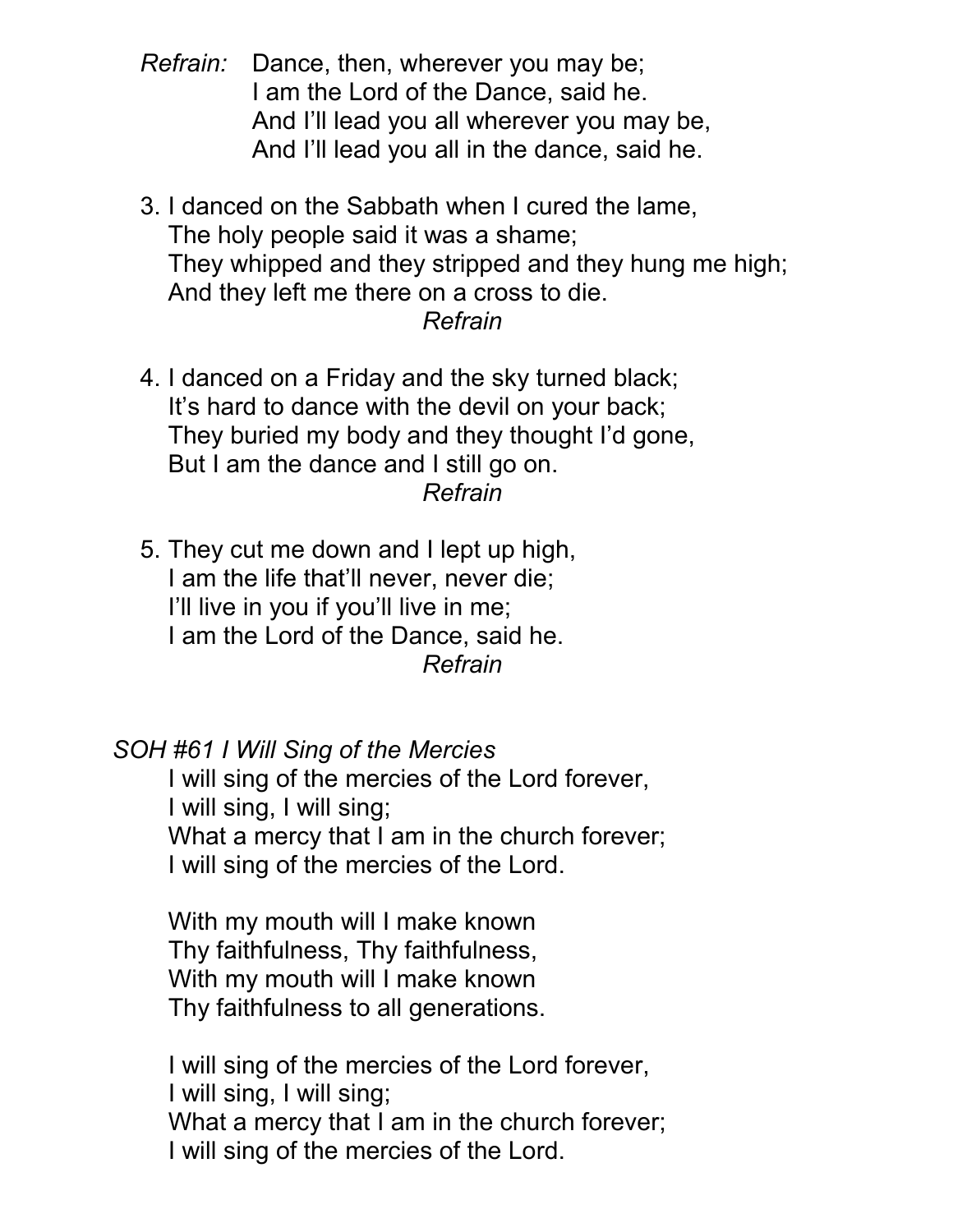1. Lord, the light of Your love is shining, in the midst of the darkness shining; Jesus Light of the World, shine upon us, set us free by the truth You now bring us, Shine on me, Shine on me.

## Chorus:

Shine, Jesus, shine, - fill this land with the Father's glory; Blaze, Spirit, Blaze, - set our hearts on fire. Flow, river flow, - flood the nations with grace and mercy; Send forth Your Word, Lord, and let there be light.

2. Lord, I come to Your awesome presence, From the shadow into Your radiance; By the blood I may enter Your brightness, search me, try me, consume all my darkness, Shine on me, shine on me.

*Chorus* 3. As we gaze on Your kingly brightness, so our faces display your likeness; Ever changing from glory to glory, mirrored here may our lives tell Your story, Shine on me, shine on me.

*Chorus*

PRAYERS OF JOY AND CONCERN AND THE LORD'S PRAYER

**Our Father who art in heaven, hallowed be thy name. Thy Kingdom come, thy will be done, on earth as it is in heaven. Give us this day our daily bread; and forgive us our debts, as we forgive our debtors; and lead us not into temptation, but deliver us from evil. For thine is the kingdom, and the power and the glory, forever. Amen.**